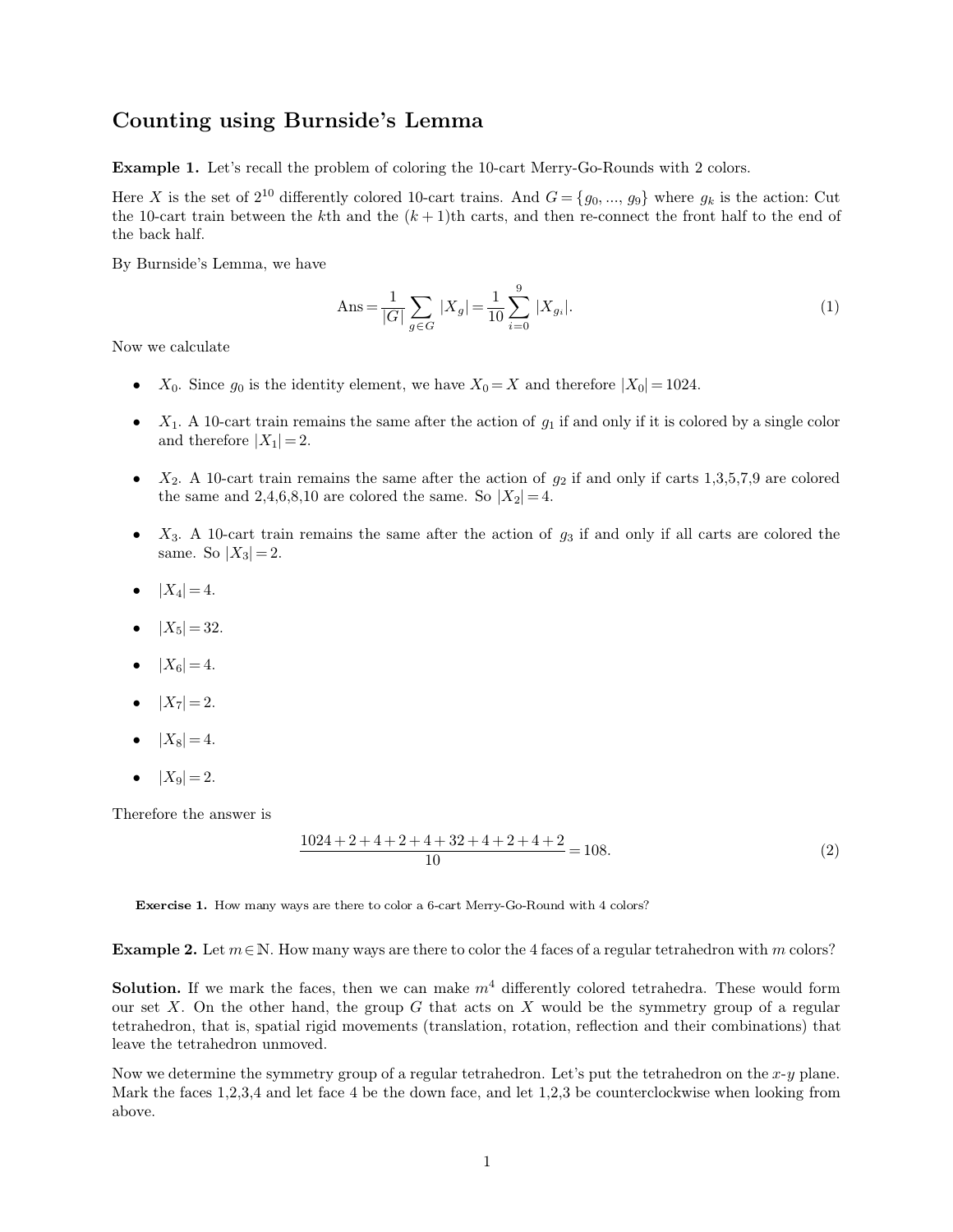

Then there are three transformations that leaves the tetrahedron unmoved and with face 4 still the "down"<br>face: counterclockwise rotation around the z-axis by  $0, 2\pi/3, 4\pi/3$ . We denote them  $r_{40}, r_{4,123}, r_{4,132}$ . Not Then there are three transformations that leaves the tetrahedron unmoved and with face 4 still the "down"<br>face: counterclockwise rotation around the *z*-axis by  $0, 2\pi/3, 4\pi/3$ . We denote them  $r_{40}, r_{4,123}, r_{4,132}$ . N Then there are three transformations that leaves the tetrahedron unmoved and with face 4 still the "down" face: counterclockwise rotation around the *z*-axis by  $0, 2\pi/3, 4\pi/3$ . We denote them  $r_{40}, r_{4,123}, r_{4,132}$ . N Then there are three transformations that leaves the tetrahedron unmoved and with face 4 still the "down"<br>face: counterclockwise rotation around the z-axis by  $0, 2\pi/3, 4\pi/3$ . We denote them  $r_{40}$ ,  $r_{4,123}$ ,  $r_{4,13$ Then there are three transformations that leaves the tetrahedron unmoved and with face 4 still the "down" face: counterclockwise rotation around the *z*-axis by  $0, 2 \pi/3, 4 \pi/3$ . We denote them  $r_{40}, r_{4,123}, r_{4,132}$ . N Then there are three transformations that leaves the tetrahedron unmoved and with face: counterclockwise rotation around the z-axis by  $0, 2\pi/3, 4\pi/3$ . We denote them  $r_{40}$  that  $r_0 = i$  the identity. Also the "123" in *i*). Now as the four faces are identical, we see that there are three transformations rahedron and face 3 unmoved, denote them  $r_{30} = i$ ,  $r_{3,124}$ ,  $r_{3,142}$ . Similarly we have we faces 1 or 2 unmoved. So far we have

$$
i, r_{4,123}, r_{4,132}, r_{3,124}, r_{3,142}, r_{2,134}, r_{2,143}, r_{1,243}, r_{1,234}.
$$
\n
$$
(3)
$$

transformations that leave faces 1 or 2 unmoved. So far we have 9 transformations:<br>  $i, r_{4,123}, r_{4,132}, r_{3,124}, r_{3,142}, r_{2,134}, r_{2,143}, r_{1,243}, r_{1,234}.$  (3)<br>
Now consider transformations that move all four faces. It is cl *A*;  $F_{4,123}, F_{4,123}, F_{3,124}, F_{3,142}, F_{2,134}, F_{2,143}, F_{1,243}, F_{1,234}$ . (3)<br>
Now consider transformations that move all four faces. It is clear that we can rotate around the line passing *A*, *B* to achieve  $1 \leftrightarrow 3, 2 \leftrightarrow 4$ transformations. Exercise 2. What is  $r_{4,123}r_{12,34}$ ?<br>
A, *B* to achieve  $1 \leftrightarrow 3, 2 \leftrightarrow 4$ . We denote it by  $r_{13,24}$ . Similarly there are  $r_{14,23}$ ,  $r_{12,34}$ . We now have 12<br>
transformations.<br>
Exercise 2. What is  $r_{4,123}r_{12,34}$ ?<br>

**Exercise 2.** What is  $r_{4,123}r_{12,34}$ ?<br>Are there more? Assume there is. Without loss of generality, assume face 1 becomes face 2. If  $2 \rightarrow 1$  then<br>necessarily  $3 \leftrightarrow 4$  and we end up with  $r_{12,34}$ . Thus either  $2 \rightarrow 3$  o Exercise 2. What is  $r_{4,123}r_{12,34}$ ?<br>Are there more? Assume there is. Without loss of generality, assume face 1 becomes face 2. If  $2 \rightarrow 1$  then<br>necessarily  $3 \leftrightarrow 4$  and we end up with  $r_{12,34}$ . Thus either  $2 \rightarrow 3$  or **Exercise 2.** What is  $r_{4,123}r_{12,34}$ ?<br>
Are there more? Assume there is. Without loss of generality, assume face 1 becomes face 2. If  $2 \rightarrow 1$  then<br>
necessarily  $3 \leftrightarrow 4$  and we end up with  $r_{12,34}$ . Thus either  $2 \rightarrow 3$ Are there more? Assume there is. Without loss of generality, assume face 1 becomes face 2. If  $2 \rightarrow 1$  then necessarily  $3 \leftrightarrow 4$  and we end up with  $r_{12,34}$ . Thus either  $2 \rightarrow 3$  or  $2 \rightarrow 4$ . The two cases are clearly equiv Are there more? Assume there is. Without loss of generality, assume face 1 becomes face 2. If  $2 \rightarrow 1$  then necessarily  $3 \leftrightarrow 4$  and we end up with  $r_{12,34}$ . Thus either  $2 \rightarrow 3$  or  $2 \rightarrow 4$ . The two cases are clearly equiv necessarily  $3 \leftrightarrow 4$  and we end up with  $r_{12,34}$ . Thus either  $2 \rightarrow 3$  or  $2 \rightarrow 4$ . The two cases are clearly equivalent<br>due to the symmetry of the regular tetrahedron. Without loss of generality assume  $2 \rightarrow 3$ . If  $3 \rightarrow 1$ have  $r_{4,123}$ . Thus the only possibility for a new transformation is  $1 \rightarrow 2 \rightarrow 3 \rightarrow 4 \rightarrow 1$ . we have Thus we have  $1 \rightarrow 2 \rightarrow 3 \rightarrow 4 \rightarrow 1$  for the faces. We now show that this transformation is impossible. To see this, note tha Contradiction.

Therefore our symmetry group G has 12 elements:  $i$ ,  $r_{4,123}$ ,  $r_{4,132}$ ,  $r_{3,124}$ ,  $r_{3,142}$ ,  $r_{2,134}$ ,  $r_{2,143}$ ,  $r_{1,243}$ ,  $r_{1,234}$ ,  $r_{12,34}$ ,  $r_{13,24}$ ,  $r_{14,23}$ .<br>We now calculate  $X_q$  for every one

- *i*.  $|X_g| = |X| = m^4$ .
- *r*<sub>4,123</sub>. Necessarily faces 1,2,3 have the same color. There are two cases.<br>
  $r_{4,123}$ . Necessarily faces 1,2,3 have the same color. There are two cases.  $r_{4,123}$ . Necessarily faces 1,2,3 have the same color. There are two cases.<br>  $\circ$  All 4 faces are colored the same. There are *m* such colorings. for There are two case are  $m$  such colorings.<sup>1</sup>
	-
- 23. Necessarily faces 1,2,3 have the same color<br> **All 4 faces are colored the same. There are 2**  $\times \binom{m}{2}$  **s<br>
<sup>2</sup> Two colors are used. There are 2**  $\times \binom{m}{2}$  **s**  $\binom{m}{2}$  such color *c* <sup>*r*</sup><sub>*x*</sub>  $f(x) = \frac{1}{2}$  *x*  $f(x) = \frac{1}{2}$  *x*  $f(x) = \frac{1}{2}$  *x r*<sub>4,123</sub> = *m* (*m* − 1) + *m* = *m*<sup>2</sup>.<br>
• *r*<sub>4,132</sub>, ..., *r*<sub>1,234</sub>. Same as the *r*<sub>4,123</sub> case.

<span id="page-1-0"></span>So  $|X_{r_{4,123}}| = m(m-1) + m = m^2$ .

<sup>•</sup>  $r_{4,132},..., r_{1,234}.$  Same as the  $r_{4,123}$  case.<br>[1.](#page-1-0) After two colors are chosen, we can further choose which one to use for face 4.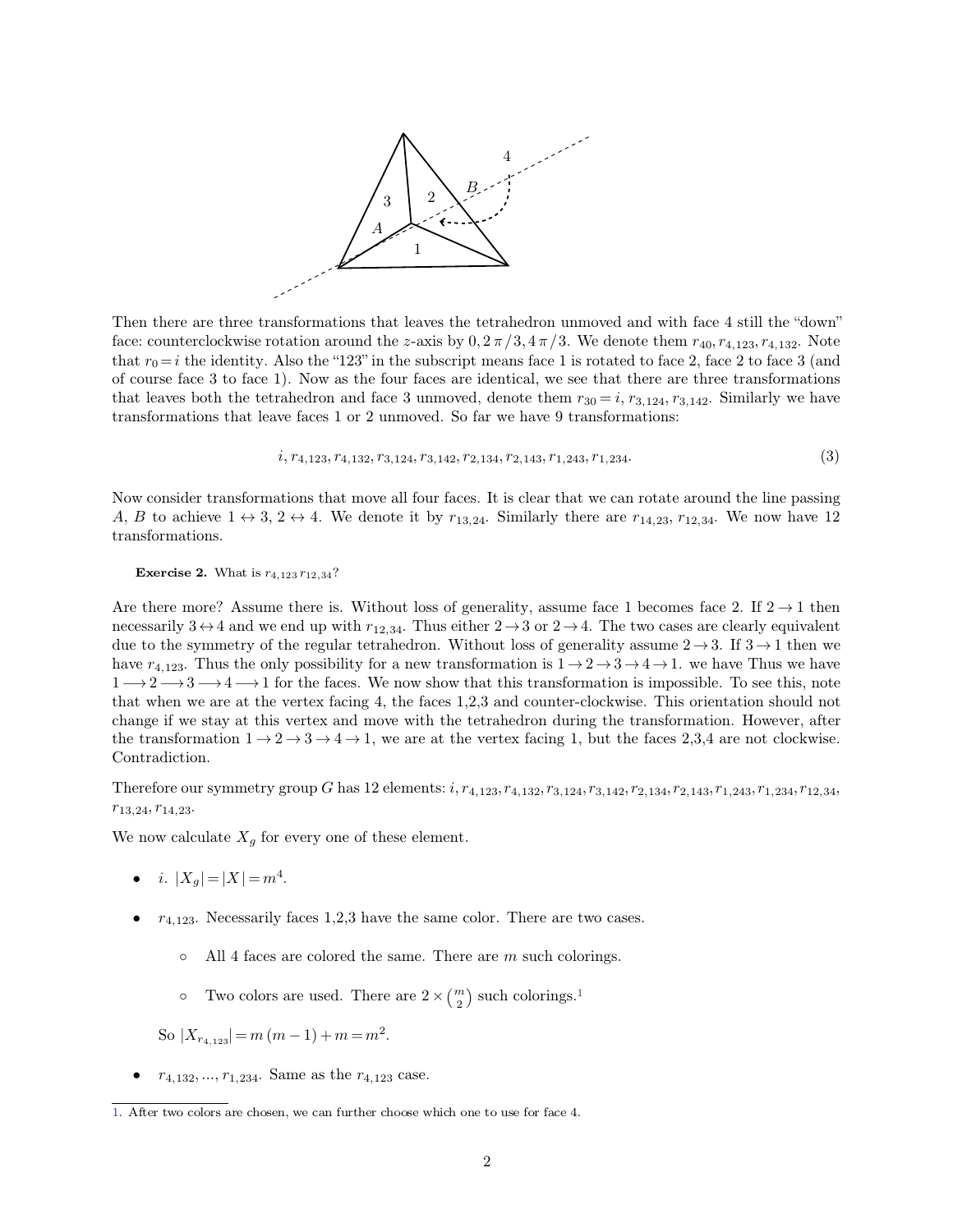- $r_{12,34}$ . Faces 1,2 have the same color and faces 3,4 have the same color. There are two cases.  $A$ <sub>34</sub>. Faces 1,2 have the same color and faces 3,4 have the same color.<br>
All 4 faces are colored the same. There are *m* such colorings. 3,4 have the same<br>are  $m$  such coloring<br>such colorings.
	-
- 34. Faces 1,2 have the same color and faces 3<br>  $\circ$  All 4 faces are colored the same. There are 2  $\times \binom{m}{2}$  s  $\binom{m}{2}$  such color • Two colors are used. There are  $2 \times {m \choose 2}$  suc<br> **80** |*X*<sub>*r*<sub>12,34</sub>| =  $m^2$ .<br>
• *r*<sub>13,24</sub>, *r*<sub>14,23</sub>. Same as *r*<sub>12,34</sub>.<br>
Thus we have the total number of colorings to be</sub>

So  $|X_{r_{12,34}}| = m^2$ .

$$
C(m) := \frac{m^4 + 11 m^2}{12}.
$$
 (4)  
Exercise 3. Prove directly (like in number theory) that 12|  $(m^4 + 11 m^2)$ . (Hint: <sup>2</sup>)

**Exercise 3.** Prove directly (like **Remark 3.** We see that

**Exercise 3.** Prove directly (like in number theory) that 
$$
12|(m^4 + 11m^2)
$$
. (Hint: <sup>2</sup>)  
\n**Remark 3.** We see that  
\n
$$
C(2) = 5 = {4 + 2 - 1 \choose 2 - 1}, \qquad C(3) = 15 = {4 + 3 - 1 \choose 3 - 1}, \qquad C(4) = 36 \neq 35 = {4 + 4 - 1 \choose 4 - 1}.
$$
\n
$$
(5)
$$
\nSo it is a coincidence that in the midterm, the number of ways to color the 4 faces with 3 colors is the same as the number of ways to color 4 identical balls in 3 colors.

 $C(2) = 5 = {4 + 2 - 1 \choose 2 - 1}$ ,  $C(3) = 15 = {4 + 3 - 1 \choose 3 - 1}$ ,<br>So it is a coincidence that in the midterm, the number of ways tas the number of ways to color 4 identical balls in 3 colors. So it is a coincidence that in the midterm, the number of ways to color the 4 faces with 3 as the number of ways to color 4 identical balls in 3 colors.<br> **Example 4.** How many ways are there to color a 4-bead bracelet wit the number of ways to color 4 identical balls in<br> **ample 4.** How many ways are there to color<br>
a) It is not allowed to "flip" the bracelet.

**Example 4.** How many ways are there to color a 4-bead bracelet with 3 colors if a) It is not allowed to "flip" the bracelet.<br>b) It is allowed to "flip" the bracelet.

- 
- 

a) It is not allowed to "flip" the<br>b) It is allowed to "flip" the brace<br>**Solution.** The set *X* has  $3^4$  elemen <sup>4</sup> elements.

b) It is allowed to "flip" the bracelet.<br> **ution.** The set X has  $3^4$  elements.<br>
a) When it is not allowed to "flip", the only possible transformations are the four rotations by  $0, \pi/2, \pi$ ,<br>  $3\pi/2$ . We see that the ans It is allowed to "flip" the bracelet.<br> **on.** The set X has  $3^4$  elements.<br>
When it is not allowed to "flip", the only<br>  $3 \pi / 2$ . We see that the answer is<br>  $3^4 +$ 

<span id="page-2-0"></span>only possible transformations are the four rotations by 
$$
0, \pi/2, \pi
$$
,  
\n
$$
\frac{3^4 + 3^1 + 3^2 + 3^1}{4} = 24.
$$
\n(6)

 $3\pi/2$ . We see that the answer is<br>  $\frac{3^4+3^1+3^2+3^1}{4} = 24.$  (6)<br>
b) When "flipping" is allowed, the situation is more complicated. Besides the four rotations we have also<br>
four "flippings": When "flipping" is alfour "flippings":



<sup>2.</sup> Write as  $(m^2 + 11)$   $m^2$  and show that it is divisible by 3 through discussing  $m = 3k, 3k + 1, 3k + 2$ . Similarly show that it is divisible by 4 through discussing  $m = 4k, 4k + 1, 4k + 2, 4k + 3$ . 2. Write as  $(m^2 + 11)$   $m^2$  and show that it is divisible by 3 through discuss divisible by 4 through discussing  $m = 4k, 4k + 1, 4k + 2, 4k + 3$ .